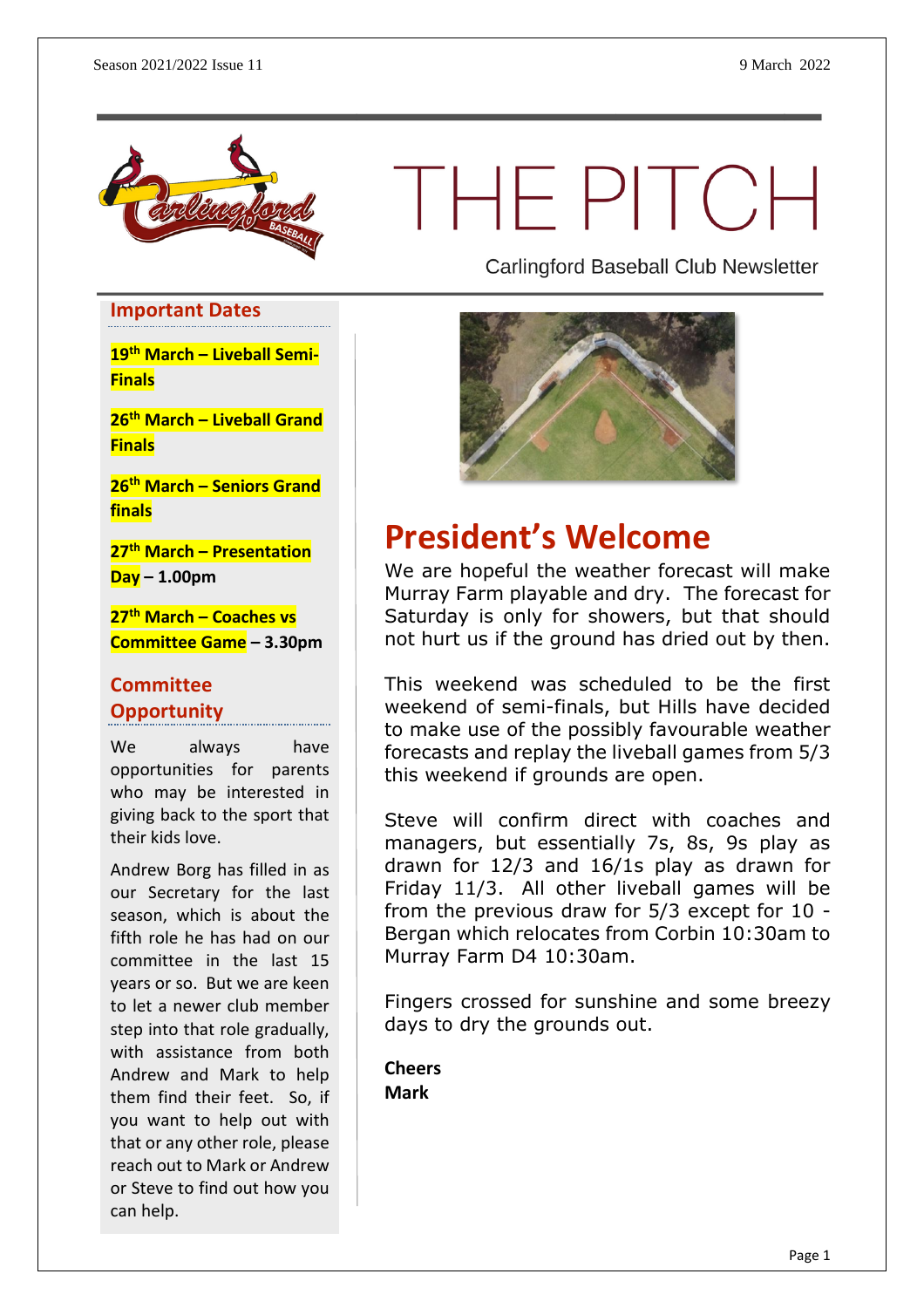#### **CANTEEN DUTY**

This week's teams are: **7.45am – 10.15am: 7U 10.00am – 12.15pm**: **12U/3**

**Two people are required from each team, 1 for BBQ and 1 for Canteen**



# **Results 05/03/22 – All Games Washed Out**

| 16U/1  | Barry Shipley Youth League        | Baulko/Carlo JV |
|--------|-----------------------------------|-----------------|
| 16U/3  | <b>Brian Cashmore South</b>       | Carlingford     |
| 14U/1  | Graham Hay League                 | Baulko/Carlo JV |
| 14U/3  | Peter Street League               | Baulko/Carlo    |
| 12U/1  | Ken Douglas League                | Carlingford     |
| 12U/3  | Phil Leonard League South         | Carlingford     |
| 10/11U | Jim Bergan League Minor<br>League | Carlingford     |
| 9U     | Col Daisley League TBall          | Carlingford     |
| 8U     | Wendy Vigenser League<br>TBall    | Carlingford     |
| 7U     | Akers League North TBall          | Carlingford     |

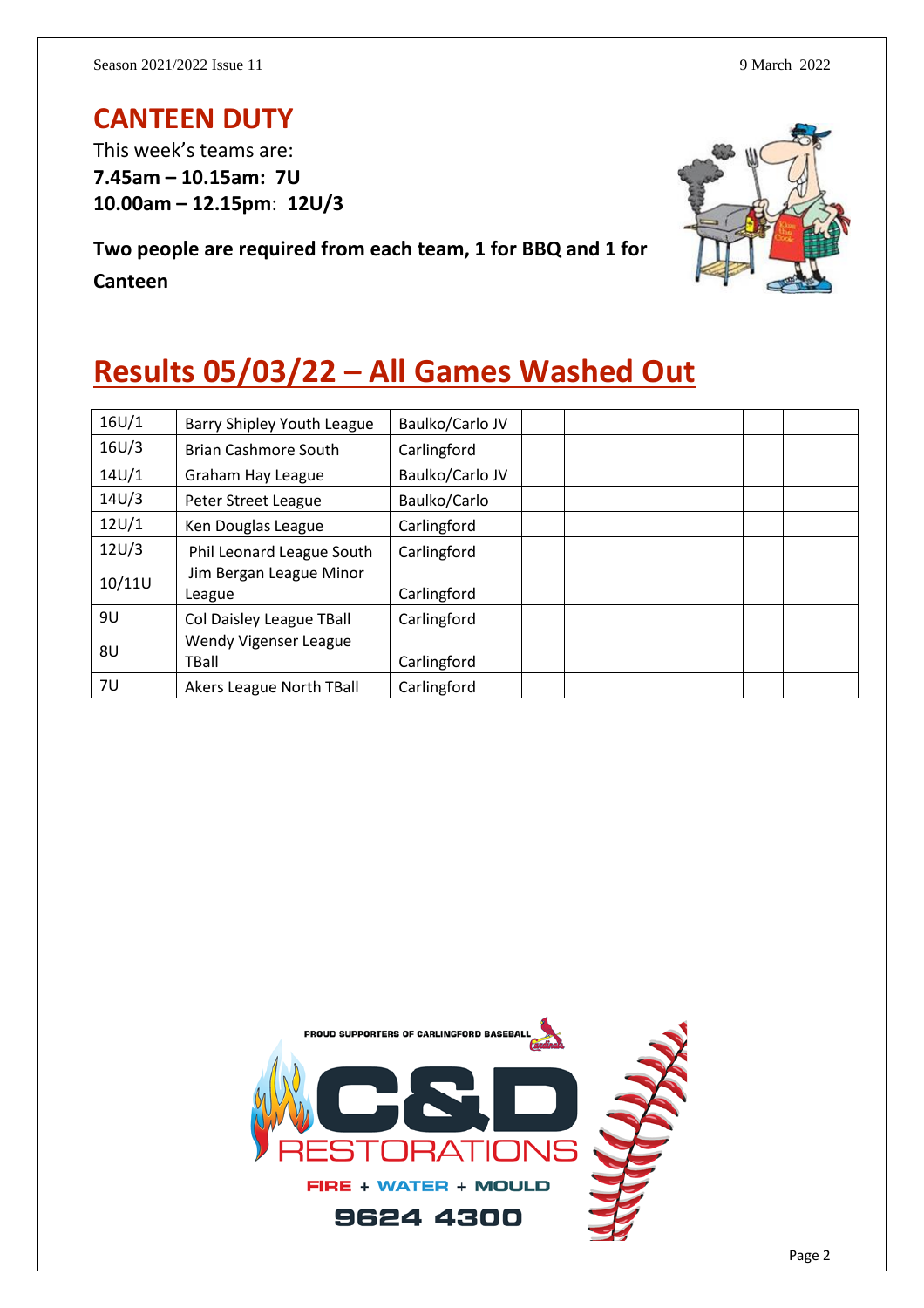# **WHO IS PLAYING THIS WEEK- Sat 12/03/2022**

#### **Juniors**

| 16U/1        | Baulko/Carlo Div 1 JV vs<br><b>CH Crusaders</b>  | Knights       | <b>Friday Night</b><br>7.15pm |
|--------------|--------------------------------------------------|---------------|-------------------------------|
| <b>16U/3</b> | Carlingford vs Baulkham Hills                    | Northmead 6   | 10.30am                       |
| 14U/1        | Baulko/Carlo Div 1 JV vs<br><b>Winston Hills</b> | Northmead 6   | 8.30am                        |
| 14U/3        | <b>Baulko/Carlo vs</b><br><b>Quakers Hill</b>    | Kellyville 2  | 8.30am                        |
| 12U/1        | Carlingford vs<br><b>Baulkham Hills</b>          | Murray Farm 2 | 8.30am                        |
| <b>12U/3</b> | Carlingford vs<br>Kellyville                     | Murray Farm 2 | 10.30am                       |
| 10/11U       | Carlingford vs<br><b>QH Scurvyd</b>              | Murray Farm 4 | 10.30am                       |
| 9U           | Carlingford vs<br><b>CH Jesters</b>              | Murray Farm 4 | 8.30am                        |
| 8U           | Carlingford vs<br><b>QH Buccan</b>               | Murray Farm 3 | 8.30am                        |
| 7U           | Carlingford vs<br><b>Baulkham Hills</b>          | Murray Farm 5 | 8.30am                        |

#### **Seniors**

| GI             | Carlingford vs              | <b>TBA</b> |  |
|----------------|-----------------------------|------------|--|
| G <sub>2</sub> | Carlingford vs              | <b>TBA</b> |  |
| G <sub>3</sub> | Carlingford Redsox vs       | <b>TBA</b> |  |
|                | <b>Carlingford Coils vs</b> | <b>TBA</b> |  |
|                | Carlingford Black vs        | <b>TBA</b> |  |



www.centricityfinance.com.au | 0413 139 611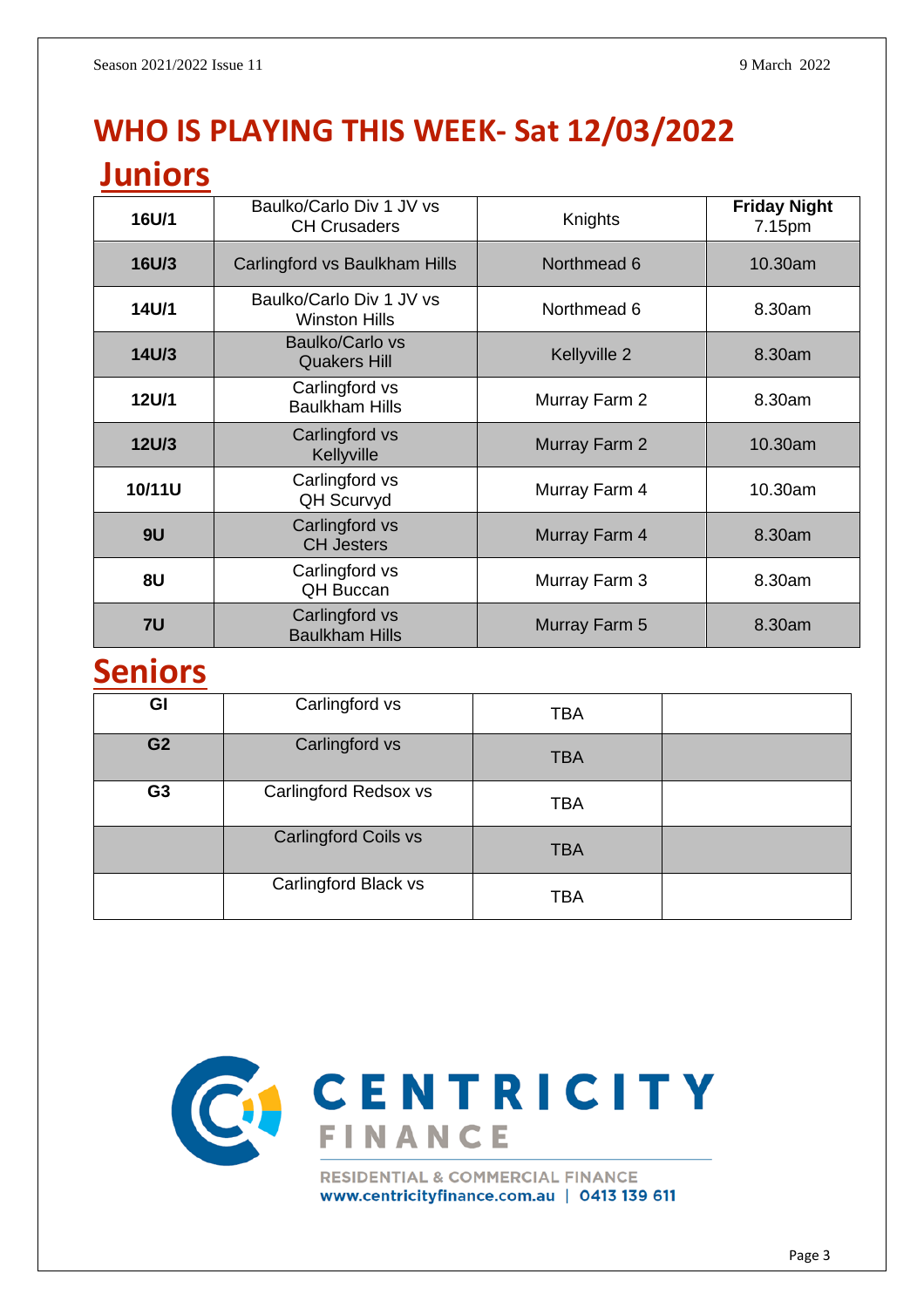# **Uniform & Merchandise prices**

**Velcro Club Cap** - \$20

**Premium Flexifit Club Cap** - \$25

**Club Socks** - \$12

**Junior Playing Shirts** *(Included as part of registration process)*

**Seniors Sublimated Playing Shirts** - \$50

**Key Rings** - \$12

**Drink Coolers** - \$8 each or two for \$12 **Training T-Shirts (Kids)** - \$15 sizes 8-14 **Training T-Shirts (Senior)** - \$20 sizes S-5XL **Supporters Shirt** - \$30

**Club Hoodie** - \$65

**Club Supporters Jacket** - \$70

**Junior Uniform Combo Packs** *(suited for ages up to 12)* -\$50

(Uniform Manager to submit orders – these packs are NOT available in store)

- $\triangleright$  Pants (white, grey or black)
- $\triangleright$  Socks (black, red)
- $\triangleright$  Belt (to match socks)
- ➢ Pant Product basics:
	- Youth Baseball Pant
	- 100% Double Knit 12 Oz. Polyester
	- Double Knee Construction
- Five Pro-Style Belt Loops
- Zipper Fly, Town Snap Closure
- Two Double Welted Set-In Back Pockets
- 2 ½" Elastic Waistband
- Youth Inseams: XS (18"), S (20"), M (22"), L (23")
- Available in sizes  $XS(4)$ ,  $S(6)$ ,  $M(8)$ , L (10), XL (12)

These items are generally available at the Murray Farm Canteen on Saturday mornings during the summer season. Otherwise, simply email our Treasurer at [treasurer@carlingfordbaseball.com.au](mailto:treasurer@carlingfordbaseball.com.au) advising which item you would like to purchase. You will receive an email with a link

Uniform pick-ups can be arranged with our uniform officer at [uniforms@carlingfordbaseball.com.au](mailto:uniforms@carlingfordbaseball.com.au)

to pay the invoice shortly thereafter.



Thank you to Steve from Steve's Fine Meats for returning as a Sponsor for this Season. You can find Steve's Fine Meats at Shop 8/1 Carmen Drive Carlingford.